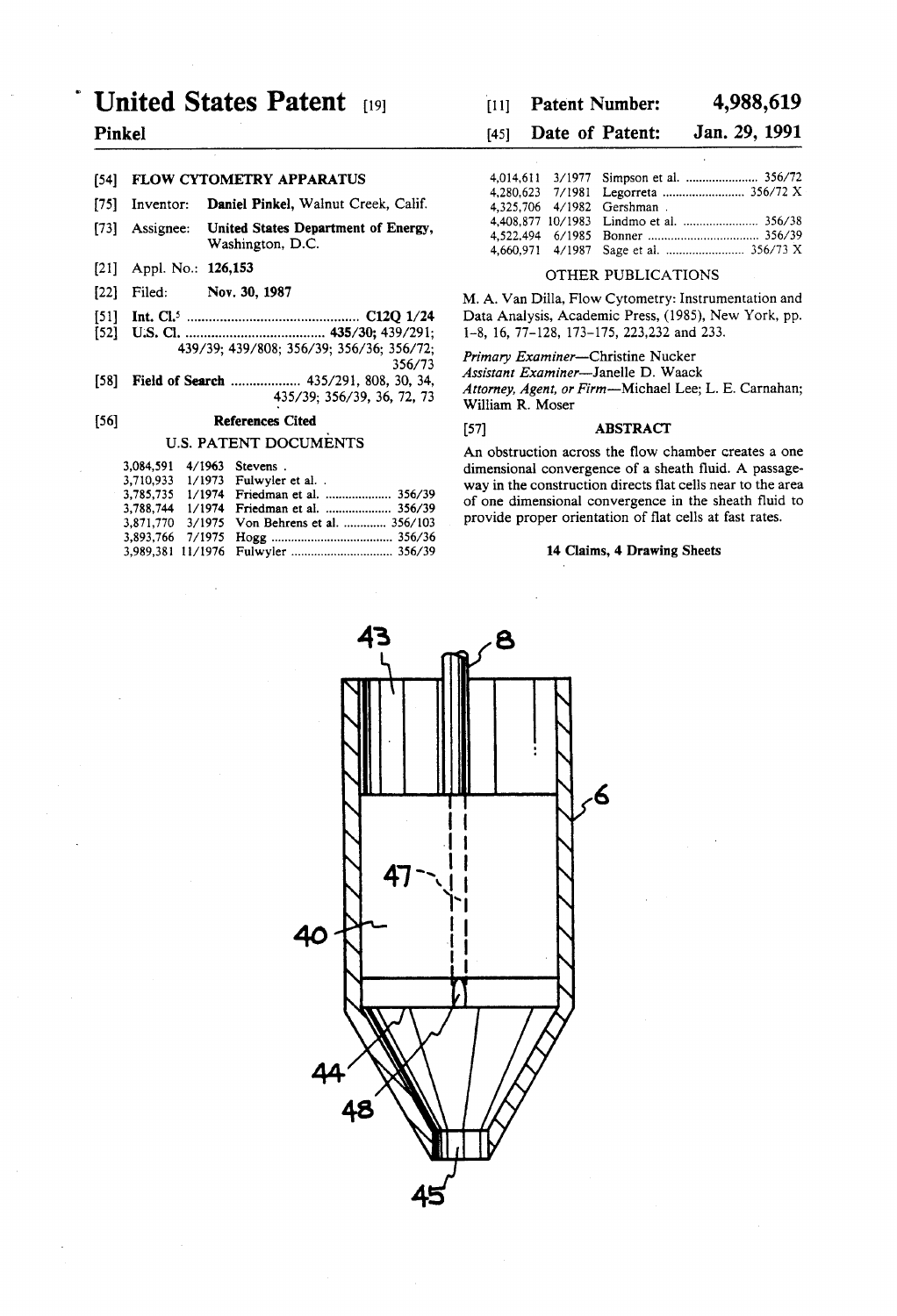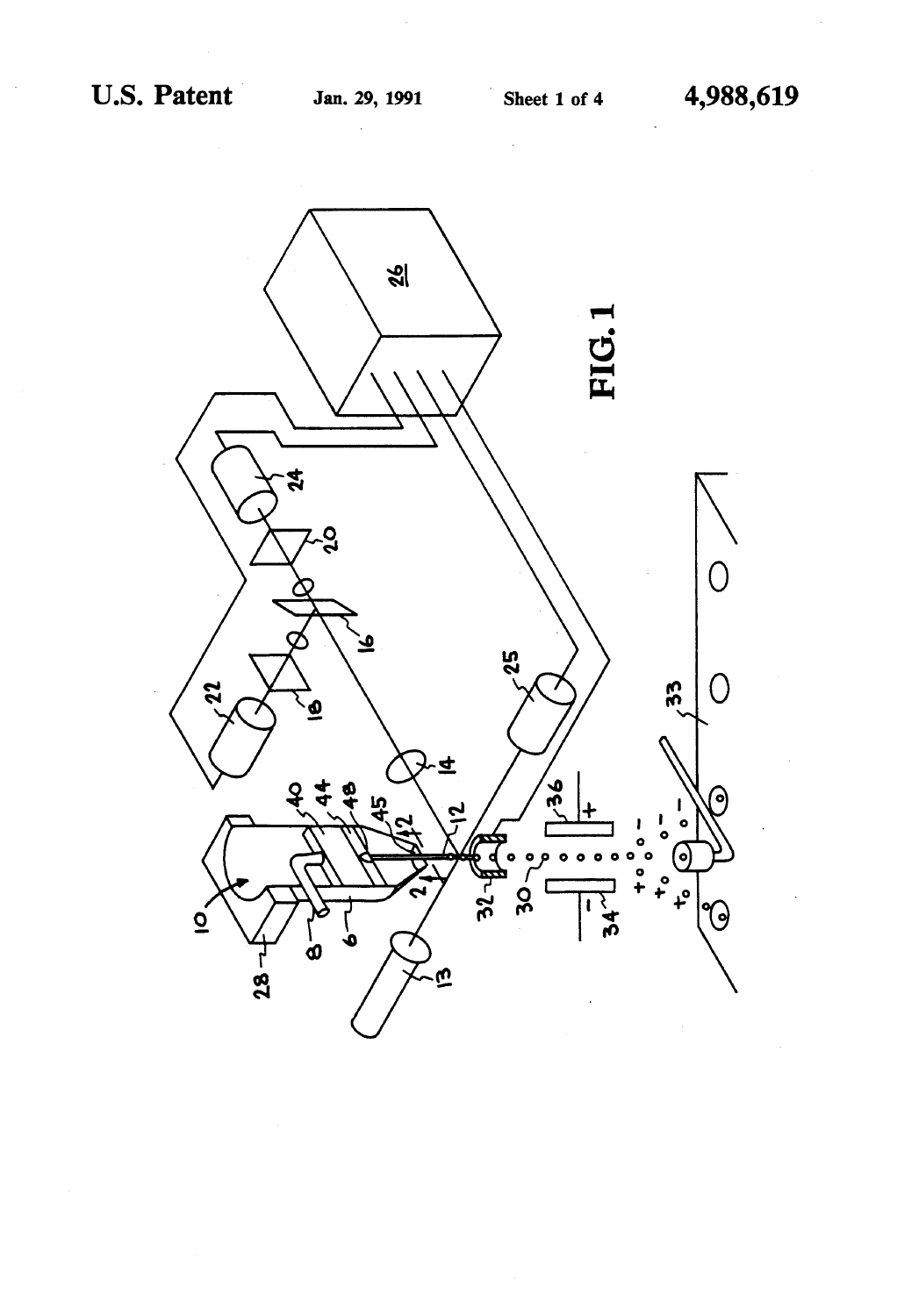



FIG. 3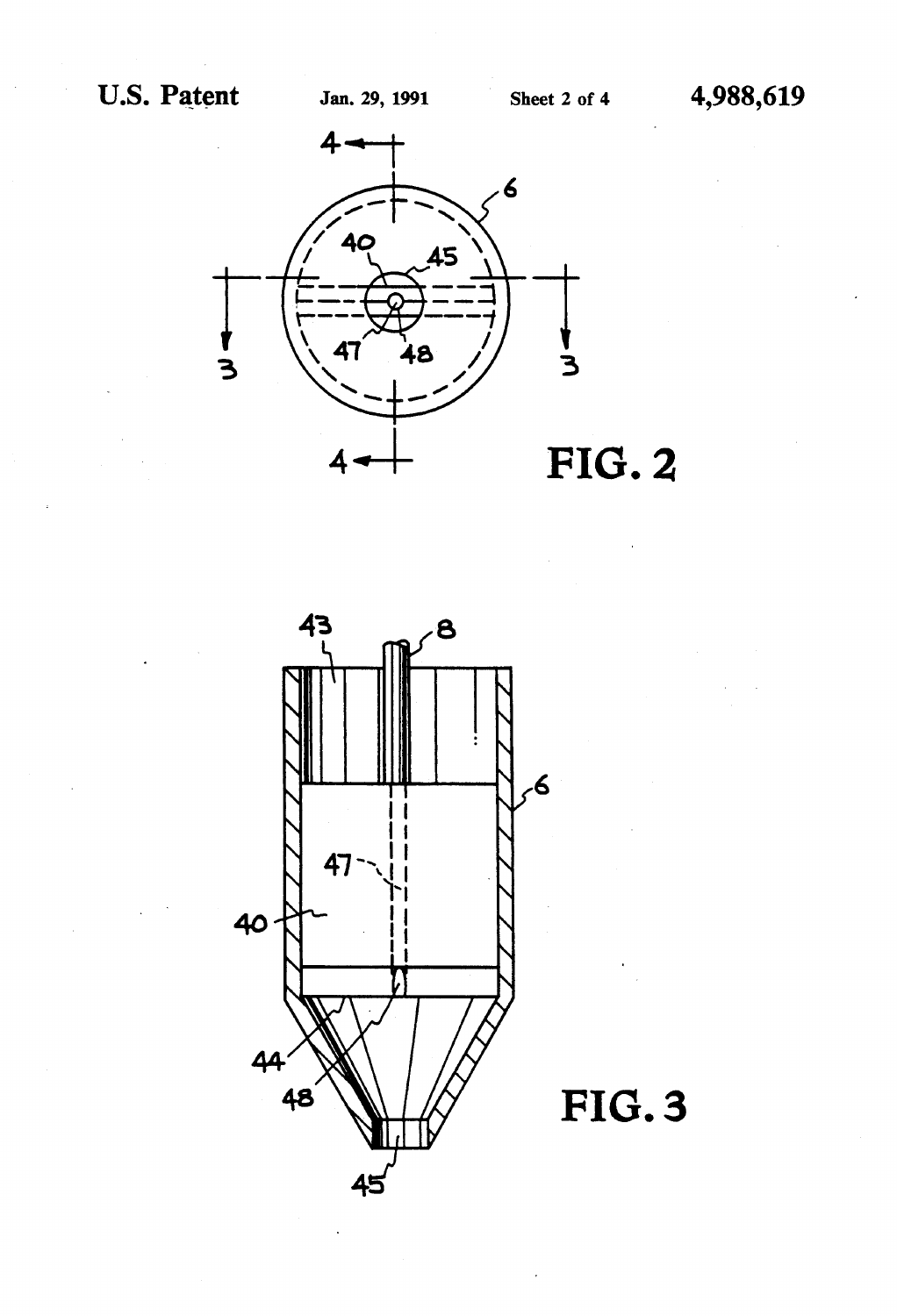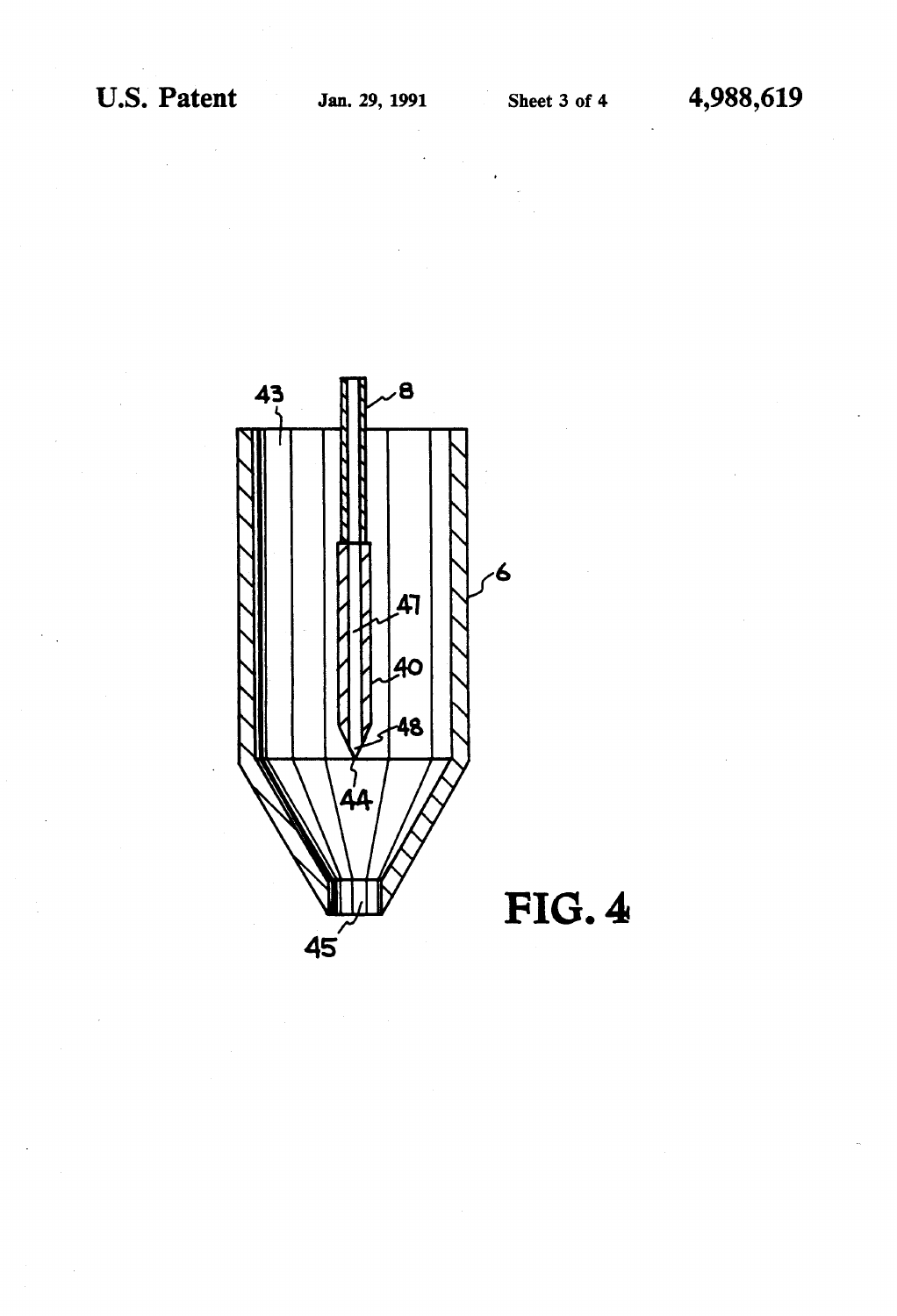



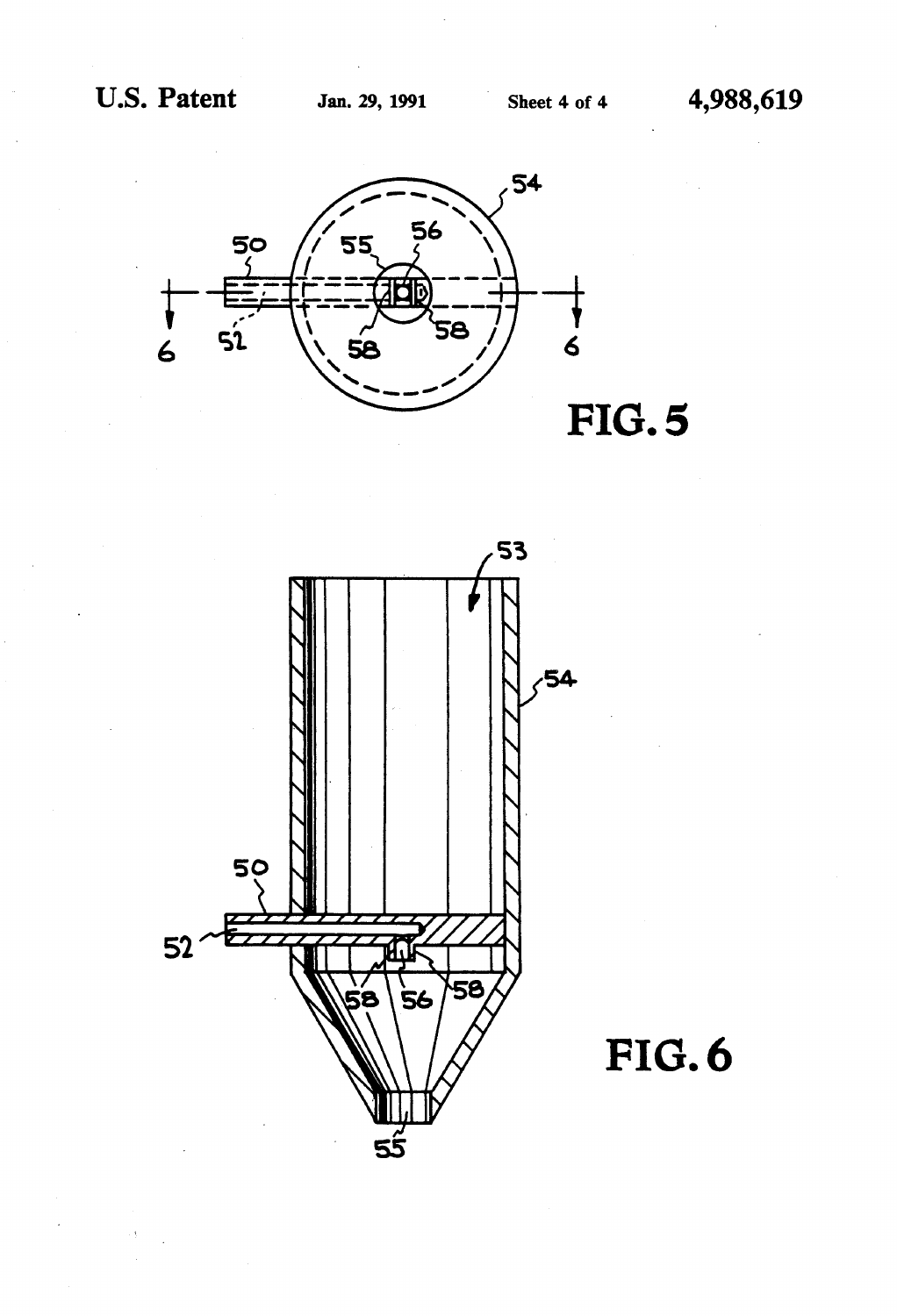# FLOW CYTOMETRY APPARATUS

### BACKGROUND OF THE INVENTION

The U.S. Government has rights in this invention pursuant to Contract No. W-7405-ENG-48 between the U.S. Department of Energy and the University of Calif, for the operation of Lawrence Livermore Na tional Laboratory.

Flow cytometers/sorters have been developed over <sup>10</sup> the last few decades to automate the counting or separa tion of body tissue cells and organelles in aqueous sus pension. An important part of every flow cytometer/sorter is its flow chamber. It must be designed to have satisfactory hydrodynamic, optical, mechanical, and electrical characteristics. To obtain accurate measure ments it is important that all the particles pass through the region of uniform sensitivity of the sensors. This is accomplished using a method called hydrodynamic  $_{20}$ focusing. In hydrodynamic focusing a flow of "sheath" fluid is established through a constricting nozzle. The suspension of sample particles is introduced into the sheath fluid from a small tube (sample tube) and is carried along a streamline of the sheath flow in the flow  $_{25}$ direction.

In the measuring or sorting of certain flat cells such as sperm cells, it is important that the cells are properly oriented. In the past, properly orienting certain flat cells has been inefficient and slow. In the prior art, flow chambers with a slotted nozzle orifice, or wedge shaped sample tubes are used to orient flat cells. The prior art is discussed more fully in "Flow Cytometry: Instrumenta tion and Data Analysis," edited by Marvin A. Van Dilla, Phillip N. Dean, Ole D. Laerum, and Myron R. Melamed, Academic Press Inc. 1985, incorporated herein by reference.

This invention relates to a method and apparatus for orienting certain flat cells. The advantage of this invention is its ability to achieve adequate cell orientation at 40 much higher sample measurement rates.

### SUMMARY OF THE INVENTION

An object of the invention is to more efficiently measure or sort flat cells.

Another object is to more quickly measure or sort flat cells.

Another object is to more accurately measure or sort flat cells.

Another object is to properly orient flat cells supplied at a faster flow rate.

Additional objects, advantages and novel features of the invention will be set forth in part in the description 55 which follows, and in part will become apparent to those skilled in the art upon examination of the follow ing or may be learned by practice of the invention. The objects and advantages of the invention may be realized and attained by means of the instrumentalities and com binations particularly pointed out in the appended claims.

The invention is a method or apparatus for orienting flat cells which comprises: a tubular flow o chamber through which a sheath fluid flows in a flow direction; 65 an obstruction which causes the sheath fluid flow to converge in one dimension; and means for directing the flat cells in a sample fluid near to the area of the one

dimensional convergence in the sheath fluid, which orients the flat cells.

### BRIEF DESCRIPTION OF THE DRAWINGS

The accompanying drawings, which are incorpo rated and form a part of the specification, illustrate embodiments of the invention and, together with the description, serve to explain the principles of the inven tion.

FIG. 1 is a schematic drawing of a flow sorter with one embodiment of the invention.

FIG. 2 is a cross sectional and enlarged view of the flow chamber along section  $2-2$ .

FIG. 3 is another cross sectional view of the flow 15 chamber along section 3-3.

FIG. 4 is another cross sectional view of the flow chamber along section 4—4.

FIG. 5 is a cross sectional view of flow chamber of another embodiment of the invention.

FIG. 6 is another cross sectional view of the flow chamber as shown in FIG. 5 along section 6-6.

## DESCRIPTIONS OF THE PREFERRED EMBODIMENTS

Another object is to properly orient ?at cells in a cell ?ow cytometer/sorter. . 30. A piezoelectric transducer 28 vibrates the flow 45 There are many different cell flow cytometer/ sorters. FIG. 1 shows a schematic view of one type of cell flow sorter with the invention. Flat cells, which may be stained with one or more fluorescent dyes, enter the flow chamber 6 through sample tube 8. A sheath fluid is 30 also introduced into the flow chamber through an entrance 10. The flat cells are carried in single file in the sheath fluid stream 12 through a focussed laser beam from laser 13 whose wavelength is adjusted to excite a fluorescent dye that may be present. Some of the fluorescence and/or light scatter produced during the laser beam crossing is focused by an objective lens 14 onto a beam splitter 16 and projected through spectral filters 18 and 20 onto photomultipliers 22 and 24. The photo multipliers 22 and 24 convert the fluorescence and/or light scatter to electrical pulses whose amplitudes are proportional to the total light reaching the photomulti pliers. Similarly, a photomultiplier or a photodiode 25 detects fluoresence or scatter in the direction along the laser beam. The electrical pulses are sent to an electrical signal processor 26. Flat cells to be sorted are recog nized by their distinctive fluorescence and/or light scatter intensities. After measurement, each flat cell flows in the sheath fluid stream 12 until it reaches the point where the stream 12 breaks into discrete droplets chamber 6 causing the stream 12 to break into the dis crete droplets 30. At the point where the stream 12 breaks into droplets 30, a charging collar 32 controlled by the electrical signal processor, induces an electrical charge on each droplet containing a flat cell to be sorted. The droplets fall through a high electrostatic field where the charged droplets are deflected and collected by collector apparatus 33. The electrostatic field is produced by deflection plates 34 and 36.

> FIG. 2 is a cross sectional view of the tubular flow chamber along section  $2-2$  in FIG. 1, showing an embodiment of the invention. FIG. 3 is a cross sectional view of FIG. 2 along section 3-3. FIGS. 2 and 3 show a fin 40, which is a flat solid extending across the diameter of the flow chamber. Sample tube 8 extends through the flow chamber to the fin where it is in fluid connection with a passageway 47 which passes near to the center of fin 40 as shown. The fin is beveled to an edge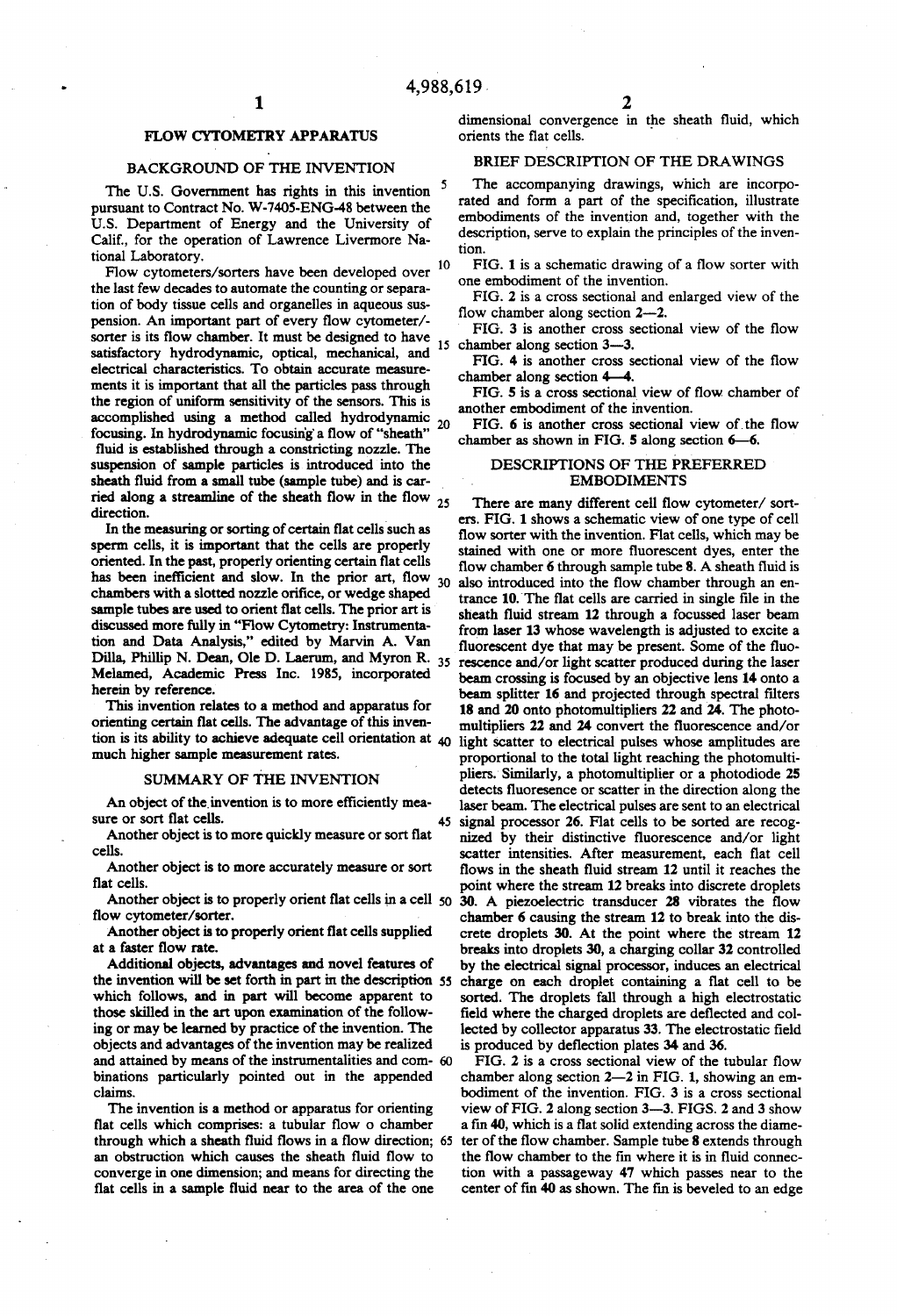44 as shown in FIG. 4. The fin may have other possible shapes as long as they do not introduce turbulence into the fluid flow. The flat cells in a sample fluid flow through sample tube 8 to passageway 47 which termi nates at aperture 48 where the sample fluid enters the 5 sheath fluid area. The shape of the aperture 48 is created by the cross section of the passageway 47 and the bevel of the fin. The aperture 48 has a circular cross-section as shown in FIG. 2. Therefore the length of the cross-sec tion of the aperture 48 is substantially less than or equal 10 to the thickness of the fin 40.

The sheath fluid flows through the flow chamber in a flow direction from opening  $43$  to exit  $45$ , and part of fin 40 is upstream of the position where the flat cells enter the sheath fluid area. Part of fin 40 may extend down- 15 stream from the aperture 48. The beveled fin 40, which lies along a plane that is parallel to the central axis of the flow chamber, causes the sheath fluid to converge in one dimension at its downstream' edge, which causes the flat cells to orient themselves in the plane of conver- 20 gence.

FIGS. 5 and 6 are illustrations of another embodi ment of the invention. In this embodiment a cylindrical rod 50 is used to create the streamline convergence in one dimension. The obstruction of rod 50 is perpendicu lar to the axis of the flow chamber 54, and the rod extends across the diameter of the flow chamber 54. In this embodiment the passageway 52 inside rod 50 di rects the sample fluid to aperture 56, where the sample fluid is released into the sheath fluid. The sheath fluid 30 flows through the flow chamber from opening 53 to exit 55. The obstruction 50 creates a convergence in one dimension along the length of the obstruction. The obstruction 50 is upstream from where the flat cells enter the sheath fluid at aperture 56 and positioned to 35 cause the flat cells to pass through part of the convergence in one dimension, thus orienting the flat cells. Fins 58 are located near this aperture to limit the lateral diffusion of the sample fluid on the downstream side of the obstruction 50 before the sample fluid enters the 40 a flow cytometer/sorter, comprising the steps of: sheath flow. The aperture 56 has a circular cross-section as shown in FIG. 5. Therefore the length of the cross section of the aperture 56 is substantially less than or equal to the diameter of the cylindrical rod 50.

The foregoing description of preferred embodiments 45 of the invention have been presented for purposes of illustration and description. It is not intended to be exhaustive or to limit the invention to the precise form disclosed, and obviously many modifications and variations are possible in light of the above teaching. The embodiments were chosen and described in order to best explain the principles of the invention and its prac tical application to thereby enable others skilled in the art to best utilize the invention in various embodiments and with various modifications as are suited to the par-55 ticular use contemplated. It is intended that the scope of the invention be defined by the claims appended hereto.

I claim:

1. An apparatus for orienting cells in a sheath fluid in a cytometer/sorter, comprising:

a flow chamber;

means for flowing the sheath fluid through the flow chamber along a direction of flow;

means for obstructing the flow of the sheath fluid in the flow chamber with a first dimension, which 65 extends substantially across the flow chamber and is substantially perpendicular to the direction of flow and with a thickness perpendicular to the first

dimension of the obstructing means wherein the sheath fluid flows around the thickness so that the sheath fluid converges in only one dimension at the downstream edge of the means for obstructing; and

means for introducing the cells through the means for obstructing the flow to the region where the sheath fluid converges in only one dimension in the sheath fluid to orient the cells, with an aperture wherein as the cells pass from the means for introducing the cells to the region where the sheath fluid converges the cells pass through the aperture with a cross-sec tional length substantially less than or equal to the thickness of the means for obstructing the flow.

2. An apparatus, as recited in claim 1, wherein the means for obstructing the flow comprises a fin.

3. An apparatus, as recited in claim 2, wherein part of the fin is substantially flat.

4. An apparatus, as recited in claim 3, wherein a por tion of the flat part of the fin lies along a plane that is substantially parallel to the flow direction of the flow chamber and extends substantially across a diameter of the flow chamber.

5. An apparatus, as recited in claim 4, wherein the portion of the fin which is furthest down stream is beveled.

6. An apparatus, as recited in claim 5, wherein the means for introducing cells comprises a tube and a pas sageway through the fin connected to the tube and an aperture where the passageway exits the fin.

7. An apparatus, as recited in claim 1, wherein the means for obstructing is a rod with a length extending substantially from one side of the flow chamber to an opposite side of the flow chamber.

8. An apparatus, as recited in claim 7, wherein the means for introducing cells comprises a passageway along part of the length of the rod, which terminates at a passageway aperture.

9. A method for orienting flat cells in a sheath fluid in

- flowing the sheath fluid through a flow chamber;
- obstructing the sheath fluid flow with an obstruction wherein the obstruction has a first dimension, which extends substantially across the flow chamber and is substantially perpendicular to the flow of the sheath fluid and with a thickness substantially perpendicular to the first dimension of the obstruction wherein the sheath fluid flows around the thickness of the obstruction so that flow directions of the sheath fluid converge in only one dimension at the downstream edge of the obstruction; and
- introducing the flat cells through the obstruction and through an aperture to the region where the flow directions of the sheath fluid converges in only one dimension thus orienting the cells, wherein the length of the aperture is substantially less than or equal to the thickness of the obstruction.

 $60$  directing the sheath fluid past a flat fin. 10. A method, as recited in claim 9, wherein the step of obstructing the sheath fluid comprises the step of

11. A method,.as recited in claim 10, wherein step of introducing the flat cells, comprises the steps of:

directing the cells into a tube;

- directing the cells into a passageway in the fin that is in fluid connection with the tube; and
- directing the cells through an aperture in the fin con nected to the passageway with the aperture being downstream from part of the flat fin.